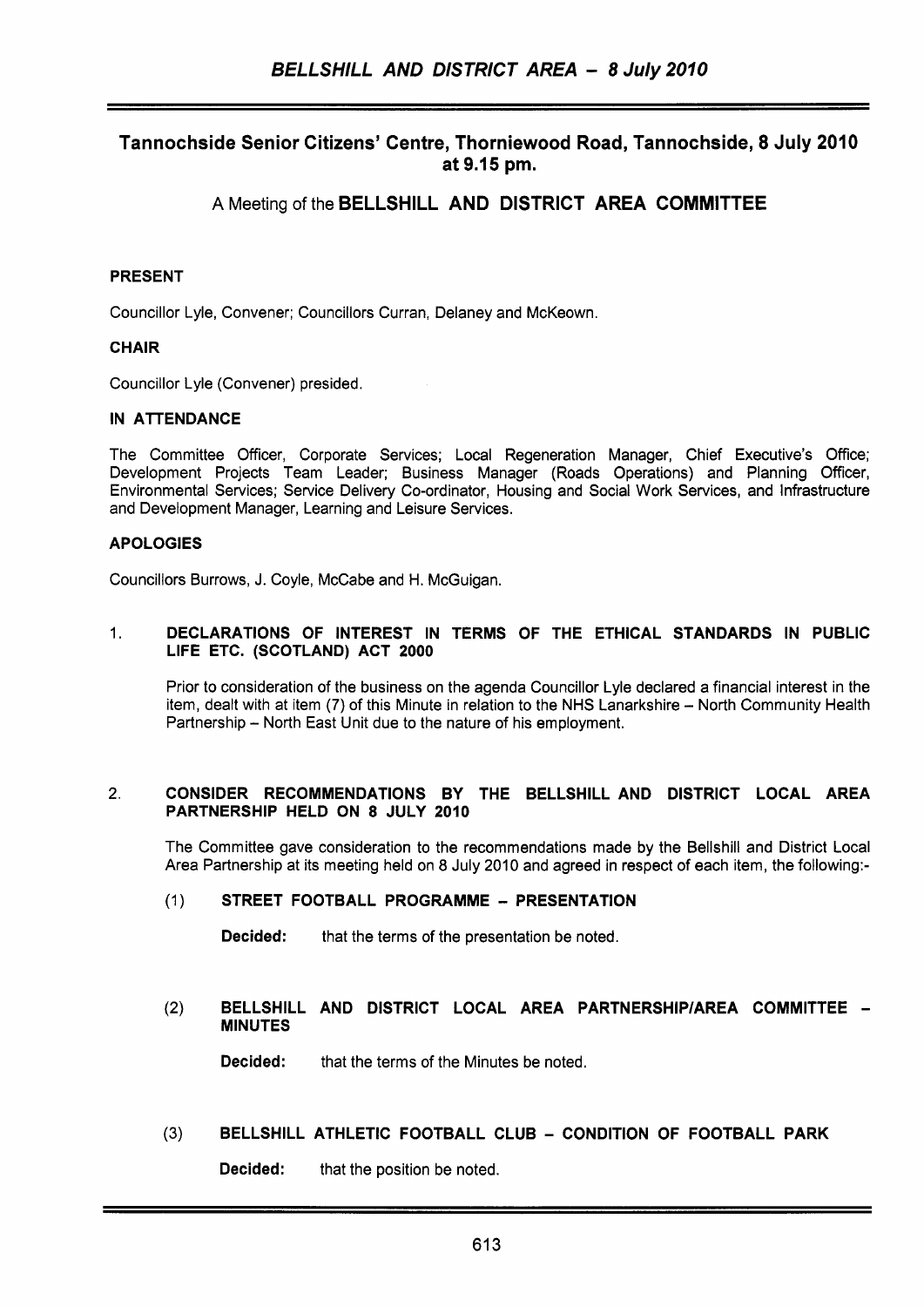# (4) COMMUNITY COUNCIL MINUTES

(a) BELLSHILL COMMUNITY COUNCIL

**Decided:** that the terms of the Minutes be noted.

# (b) NEW STEVENSTON COMMUNITY COUNCIL

**Decided:** that the terms of the Minute be noted.

## **(5)** BELLSHILL AND DISTRICT COMMUNITY FORUM - UPDATE

Decided: that the position be noted.

## **(6)** NORTH LANARKSHIRE PARTNERSHIP BOARD MINUTES

**Decided:** that the terms of the Minutes be noted.

Councillor Lyle, having declared a financial interest by reason of the nature of his employment, took no part in the consideration and determination of the following item of business. Councillor Lyle also demitted the Chair for the duration of this item only and Councillor Delaney took the Chair.

(7) NHS LANARKSHIRE - NORTH COMMUNITY HEALTH PARTNERSHIP - NORTH EAST UNIT

Decided:

- (1) that details of the benefits of the Blue Light Disco and Friday Night Project be submitted to the next meeting of the Local Area Partnership, and
- (2) that the contents of the report be otherwise noted.

## Councillor Lyle resumed the Chair.

## (8) JOINT COMMUNITY SAFETY REPORT

Decided: that the content of the report be noted.

## (9) LOCAL DEVELOPMENT PROGRAMME

#### Decided:

- (1) that the progress in relation to the delivery of the projects in 2009/2010 through the Local Development Programme, as detailed in Appendix 1 to the report, be noted;
- (2) that the progress in terms of projects for delivery in the 2010/2011 programme, as detailed in Appendix 2 to the report, be noted;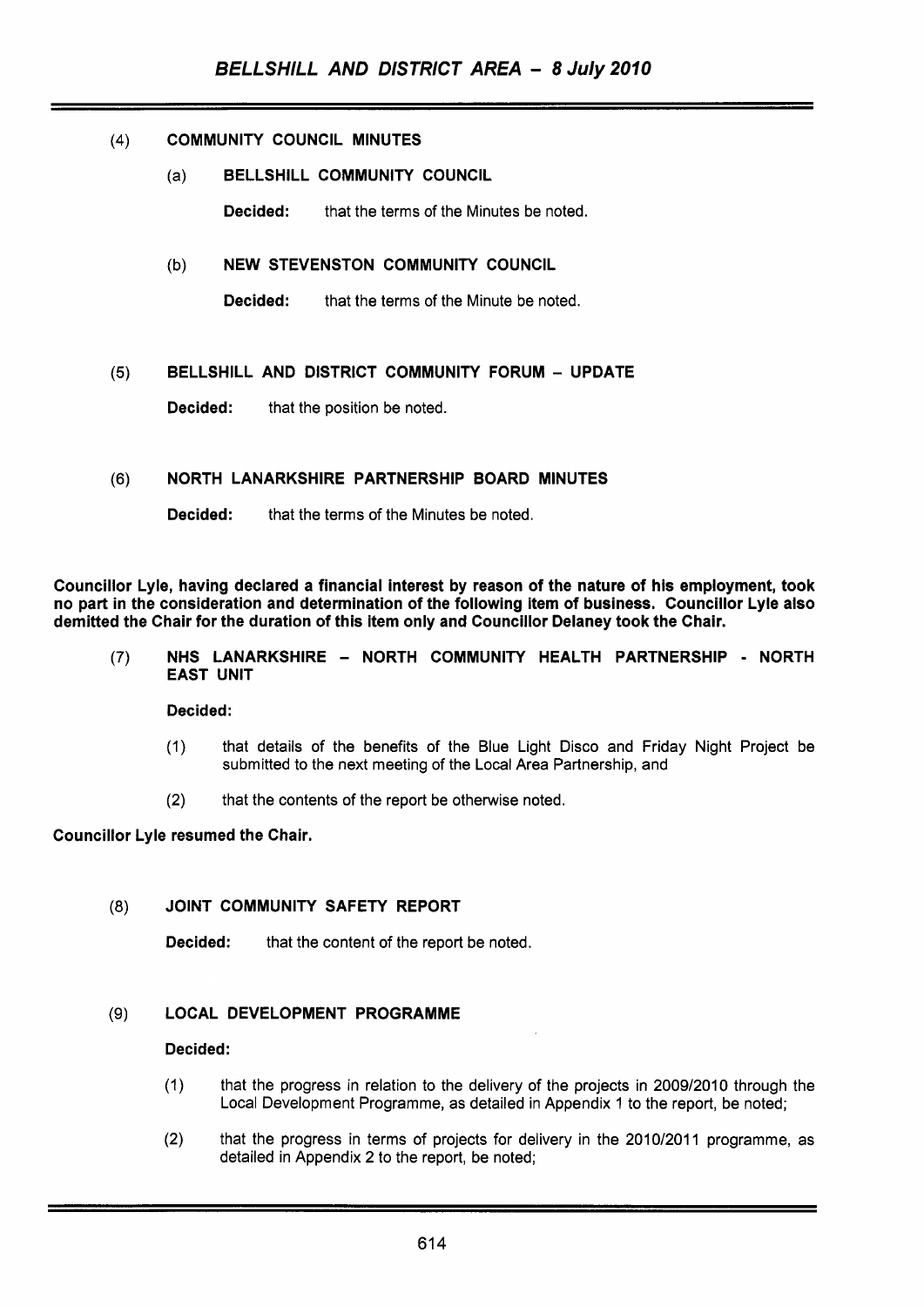- $(3)$ that the additional projects, as detailed in Appendix **3** to the report, be approved;
- $(4)$ that additional funding of **f3,000** be allocated for project number 10/11B18, Banyan Crescent play area;
- $(5)$ that the changes to project number 10/11 BO9, from environmental works at Lawmuir Road to the provision of additional car parking spaces outside the school on Footfield Road, be approved;
- $(6)$ that it be noted that project no. 10/11B05 could no longer proceed and that the funding of £10,000 be allocated to support the relocation of CCTV cameras in Bellshill Town Centre;
- $(7)$ that a report on the number of planning applications received for the Bellshill and District area in respect of housing developments of up to 30 houses be submitted to the next meeting of the Local Area Partnership, and
- $(8)$ that further progress be reported to future meetings of the Bellshill and District Local Area Partnership.

# (10) **BELLSHILL TOWN CENTRE ACTION PLAN**

# (a) **UPDATE**

## **Decided:**

- (1) that the progress made on the Bellshill Town Centre Action Plan be noted;
- (2) that the submission to the Planning and Transportation Committee of future reports on additional payments to contractors be supported to allow discussion prior to payment, and
- **(3)** that Main Street, Bellshill be inspected to identify any problems to enable the necessary remedial works to be undertaken.

## (b) **TRAFFIC REGULATION ORDER FOR BELLSHILL TOWN CENTRE**

**Decided:** that the position be noted,

# (c) **TRAFFIC MANAGEMENT IN BELLSHILL TOWN CENTRE**

## **Decided:**

- (1) that the Planning and Transportation Committee be requested to consider reversing the one way system on Main Street, Bellshill with the consequent alterations to the surrounding streets, and
- (2) that the position be otherwise noted.

#### **Councillor Curran, being the mover of a Motion which failed to attract a seconder, asked that his dissent be recorded.**